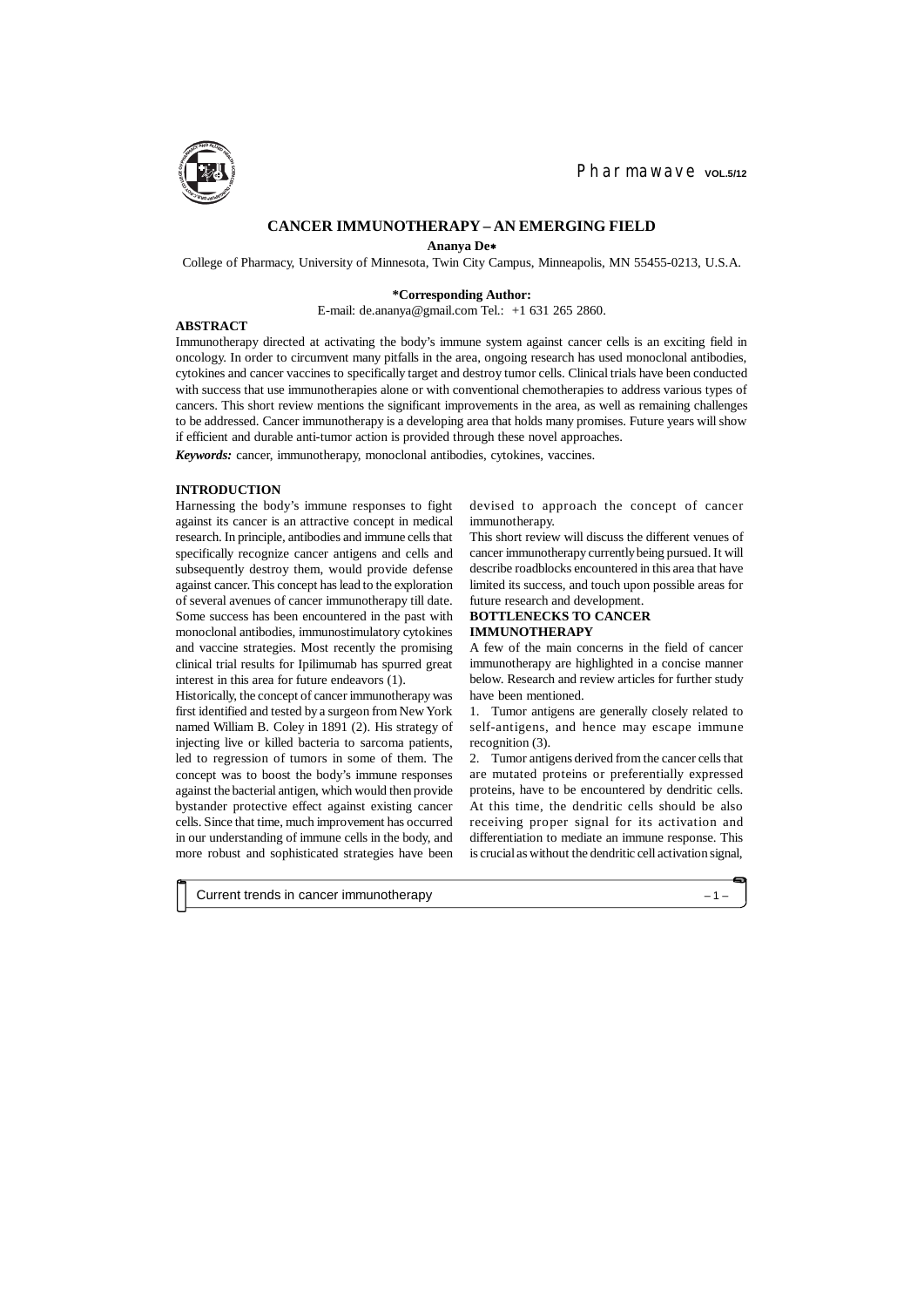the processing of tumor antigens may lead to development of immune tolerance (4) (5).

3. The lymphoid organs is where the dendritic cells carrying tumor antigens generate desired immune responses mediated by either CD8z T cells, antibodies, natural killer (NK) cells or T cell associated NK cells. Here again, if the proper maturation of dendritic cells have not been achieved, it would lead to the tolerance via regulatory T cells (Tregs).

4. The tumor environment is where immunosuppression occurs through multiple modes (6). Tumors are known to

a) suppress dendritic cell maturation,

b) help accumulate Tregs that would oppose immunity,

c) downregulate the expression of MHC class I molecules and its expression of tumor

antigens,

d) cause T cell anergy through the expression of surface molecules (e.g. PD-L1, PD-L2) that bind with T cell receptors,

e) release immunosuppressive agents such as indoleamine 2,3-dioxygenase (IDO), myeloid derived suppressor cells,

f) maintain hypoxia in their microenvironments that produce substances such as adenosine, CCL28 that oppose anticancer immunity, and

g) harbor stromal cells (e.g. mesenchymal stem cells and tumor vascular cells) that suppress effector T cell activities.

These are in short some of the steps in cancer immunotherapy, that have proven challenging to researchers. Despite these roadblocks, some significant successes have been seen with ongoing research efforts. Some of these are described in the next sections. **MONOCLONAL ANTIBODIES THERAPY**

Monoclonal antibodies have been employed in cancer immunotherapy in one of the following ways (7): a)They can be designed to target **specific tumor**

# Pharmawave vol.5/12

**antigens**. Tumors produce antigens that when recognized by the antibodies, will be targeted for elimination. Clinically relevant tumor antigens are being identified by researchers at a rapid pace. Among many such tumor antigens it is crucial to recognize and prioritize the important ones based on their possible roles in oncogenesis, their specificity, and frequency in different cancers (8).

b) Monoclonal antibodies could be designed to target **growth factors** that support the growth of specific tumors.

c) Finally, monoclonal antibodies could be **linked to anticancer drugs**, radioisotopes, or other toxins, so that when they specifically bind to the tumor cells, these agents exert anti-cancer effects.

Various mechanisms of action exist by which monoclonal antibodies exert therapeutic actions (9). Upon binding to the specific antigen on tumor cell, they could exert apoptosis. They could block growth factor receptors, thus preventing tumor cell growth. In cells that express antibodies, monoclonal antibodies can exert anti-idiotype antibody formation. Furthermore, monoclonal antibodies may indirectly kill tumor cells, through the recruitment of monocytes, macrophages and natural killer cells, and this type of action is called antibody-dependent cell mediated cytotoxicity (ADCC). Alternatively, monoclonal antibodies could bind to the complement cells and enable tumor killing, a process known as complement dependent cytotoxicity (CDC).

Significant limitations to using monoclonal antibodies in cancer therapy exist as tumors tend to express antigens in a heterogeneous fashion, and at different densities throughout the tumor tissue. Also tumor blood flow may be so constricted that monoclonal antibodies cannot reach to the site of action. Since monoclonal antibodies for therapy are derived from non-human cell-lines, there is always the possibility of immune attack against them. Half-lives of

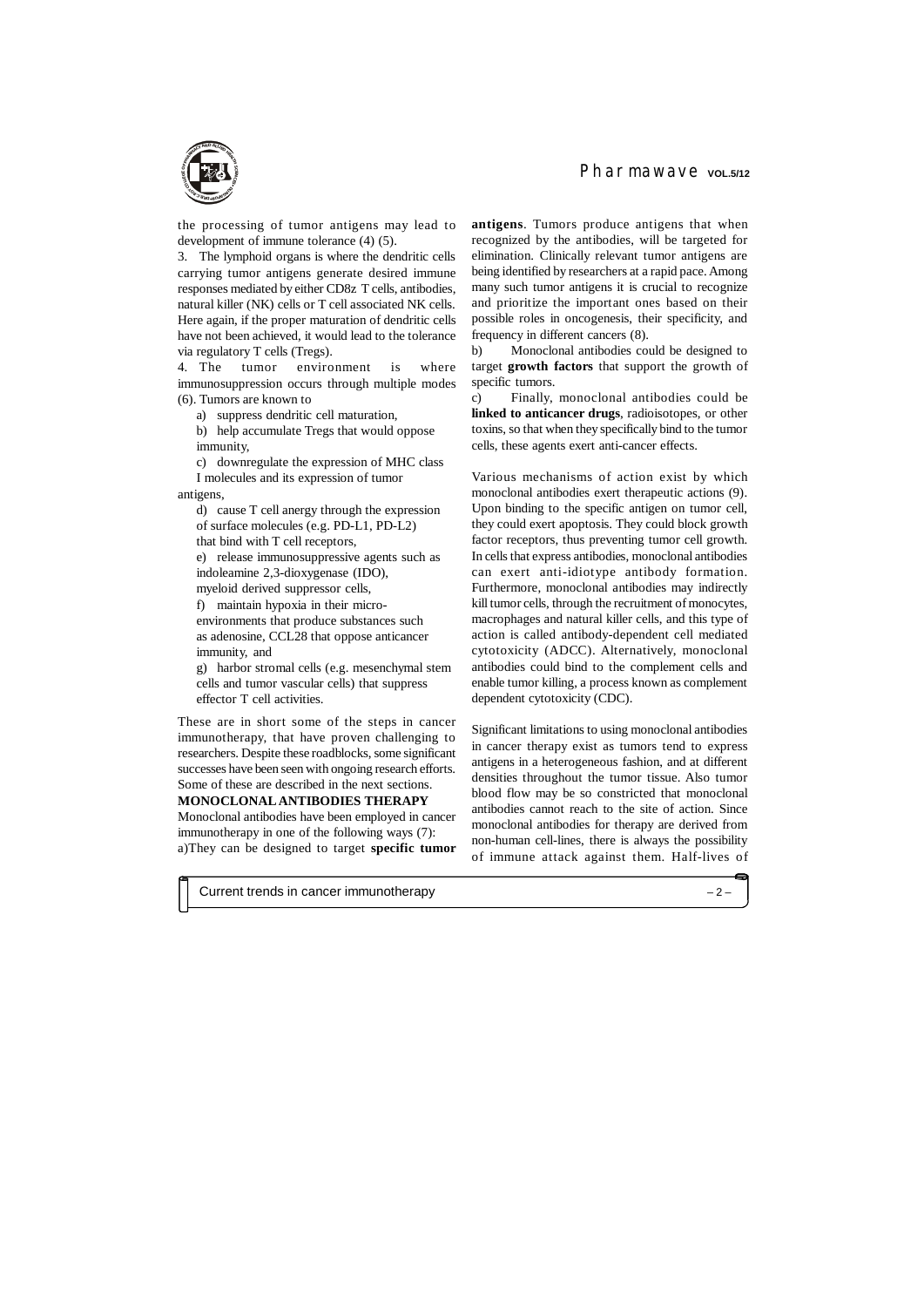monoclonal antibodies need to be considered for effective therapy. Also, specificity of tumor antigen has to be chosen so that cross reactivity does not occur against normal tissues.

Several monoclonal antibody therapies have been developed to target B cell malignancies. Of them **Rituximab** developed against the antigen CD20 was first approved by the Food and Drug Administration (FDA). Rituximab has been indicated for treatment of low-grade lymphomas refractory to conventional chemotherapy (10). It has also been studied as a firstline of treatment in low-grade non-Hodgkin lymphoma with some success, and as a combination therapy along with conventional chemotherapy in intermediate grade or diffuse large cell non-Hodgkin lymphomas (11) (12) (13) (14). Due to the high expression of CD20 in B cell malignancies several other monoclonal antibody therapies have been developed. **Tositumomab** (15) and **Ibritumomab** (16) are two of these, which have additionally been labeled with radioisotopes for tumor cytotoxic effects. **Ofatumumab** is yet another monoclonal antibody against CD20 antigen that has been approved for use in chronic lymphocytic leukemia (17).

For other forms of cancer, there now exists approved monoclonal antibody therapies. Briefly, these are **Trastuzumab** against HER2 antigen indicated for breast cancer (18), **Alemtuzumab** against CD52 for chronic lymphocytic leukemia (19), **Cetuximab** and **Panitumumab** against EGFR for colorectal cancer (20) (21), **Bevacizumab** against VEGFA for colorectal, breast and lung cancers  $(22)$   $(23)$   $(24)$ , and **Gemtuzumab ozogamicin** against CD33 for acute myelogenous leukemia (25). Finally, only recently the monoclonal antibody, **Ipilimumab**, which blocks cytotoxic T-lymphocyte associated antigen 4, has shown positive survival results in clinical trial for metastatic melanoma (26).

**Interferon alfa** (INF- $\alpha$ ) plays many roles in the immune system. For instance, it upregulates MHC class I, tumor antigens, Fc receptors, and adhesion molecules genes. It has an anti-angiogenic agent. In addition, it stimulates B and T cell activities, and those of macrophages, and dendritic cells. Treatment with INF- $\alpha$  has shown considerable successes in chronic myeloid leukemia (28) (29), melanoma (30), hairy cell leukemia (31), renal cell carcinoma (32), and Kaposi's sarcoma (33).

Thus, monoclonal antibody therapy has shown

considerable successes in the clinic. With further advances in the identification of specific tumor targets, low toxicity considerations, and enhancement of antibody structures that amplify antitumor effects, major breakthroughs can be expected in this area. **CYTOKINES**

Cytokines are approved and used in cancer therapy for their immunostimulatory effects (27). Cytokines are proteins or glycoproteins that work in autocrine or paracrine fashions, and they regulate the functions of natural killer cells (NK cells), macrophages, neutrophils, as well as B and T cells. Interferon alfa 2b (INF  $\alpha$ -2b) and interleukin-2 (IL-2) have been approved by the FDA for treatment of cancer.

**Interleukin-2** (IL-2) is a T cell growth factor. As a high dose regimen, IL-2 has been given in renal cell carcinoma (34) and metastatic melanoma (35) to obtain enhanced patient survivals. IL-2 has been administered with peptide vaccines for metastatic melanoma, generating the peptide-reactive T cells in most of the patients (36). When used in combination with adoptive cell transfer, IL-2 therapy proved superior in metastatic melanomas (37).

**Granulocyte-monocyte colony stimulating factor** (GM-CSF) is a cytokine that can reconstitute myeloid lineages, and its use has been approved for stem cell and bone marrow transplantations. It has been shown to reduce neutropenia following chemotherapy, thus enabling the usage of higher doses of chemotherapy (38). In addition, for non small cell lung carcinoma

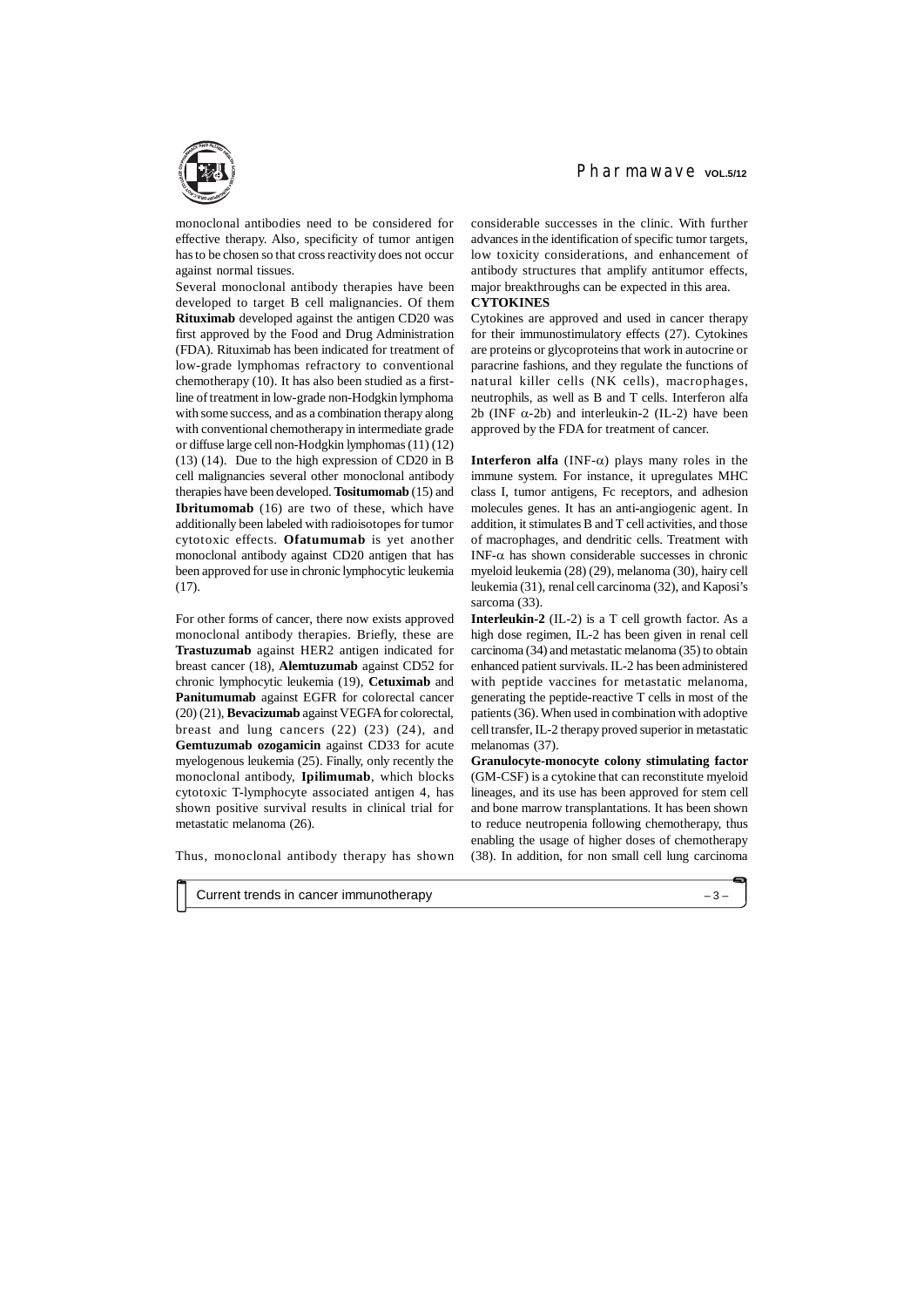(NSCL), tumor cells engineered to secrete GM-CSF have induced the formation of reactive T cells in patients (39).

**Interleukin-12** (IL-12) is a cytokine that promotes NK and T cell activities, and it is a growth factor for B cells. In use along with peptide vaccine for melanoma, IL-12 has led to increased reactive T cell activity (40). Moreover, promising anti-cancer activities have been demonstrated for a few cutaneous T cell lymphoma patients treated with IL-12 (41).

#### **VACCINES**

Vaccine therapy for cancer is aimed at producing active immunologic response, and specific activity against particular tumor antigens. Various forms of vaccines have been developed for this purpose and tried in clinical trials. These strategies include the application of whole tumor cells, gene-modified tumor cells, naked plasmid DNA, peptides and proteins, viral gene transfer vectors, and antigen modified dendritic cells (DC) (42) (43).

against the specific epitope of tumor antigen different from the wild-type protein. This approach generally necessitates the delivery of an adjuvant to stimulate immunogenicity. Disadvantages include weak immunologic response, tumor easily escaping immune detection through mutation of their antigen, and the poor ability to activate a balancedCD4 and CD8 subsets for prolonged effects. **Provenge** in Phase III clinical trials for prostate cancer is a vaccine developed to stimulate T cell immunity against prostatic acid phosphatase(PAP) (46) (47). **Oncophage** is an autologous tumor-derived HSP gp96 peptide complex that has been used as vaccine therapy for melanoma as well as renal cell carcinoma (48) (49). **gp100:209- 217(210M)** is a synthetic peptide from the gp100 melanoma-associated antigen that has shown promise in melanoma (50). **Stimuvax**, a cancer vaccine against the extracellular core peptide of MUC1, a type I membrane glycoprotein, has been studied in lung cancer with significant improvement over the best supportive care (BSC) arm  $(51)$ .

**Vaccines with viral, bacterial, or yeast vectors** have been developed to contain recombinant genes such as tumor antigens, cytokines, immunostimulatory agents. In the body they will be delivered to antigen presenting cells (APC) to generate an immunologic reaction against the vector proteins. Of these vectors, the poxviral vectors have been thoroughly investigated. Examples of viral based vectors in clinical trials include **PSA-TRICOM** (44) for prostate cancer, and **PANVAC-VF** (45) for pancreatic cancer. Limitations with the approach of viral vaccines involve the dominance of viral antigens over tumor antigens, risk of toxicity with live viral agents, and weak antitumor effects.

**Vaccines with peptides or proteins** have yielded some success in the clinical setting. The peptide or protein used could be a single agent or a combination of proteins, such as, heat-shock proteins, anti-idiotype antibodies, agonist peptides, or fusion proteins. These are easy to produce, and elicit immunologic reaction

# Pharmawave vol.5/12

**Tumor cell vaccines** can employ either autologous or allogenic tumor cells for vaccine therapy. In autologous scenario, tumor cells are extracted by surgery. Otherwise allogenic cell lines have been developed (especially for melanoma) that express various common tumor antigens. In addition, these tumor cells could be treated with viral vectors such that they express immunostimulatory agents such as IL-2, GM-CSF, or other co-stimulatory molecules. Another approach is to irradiate the tumor cells, so that they lose their proliferative property, and then to deliver these cells into the patient. The goal is that these tumor cells will stimulate an inflammatory process, or will be processed and recognized by dendritic cells to stimulate anti-tumor immunity. **OncoVax** is autologous irradiated tumor cells, with or without Bacille Calmette-Guerin (BCG) as adjuvant has shown significant activity in colon cancer (52) (53) (54). **Reniale** is the lysate of autologous tumor cells,

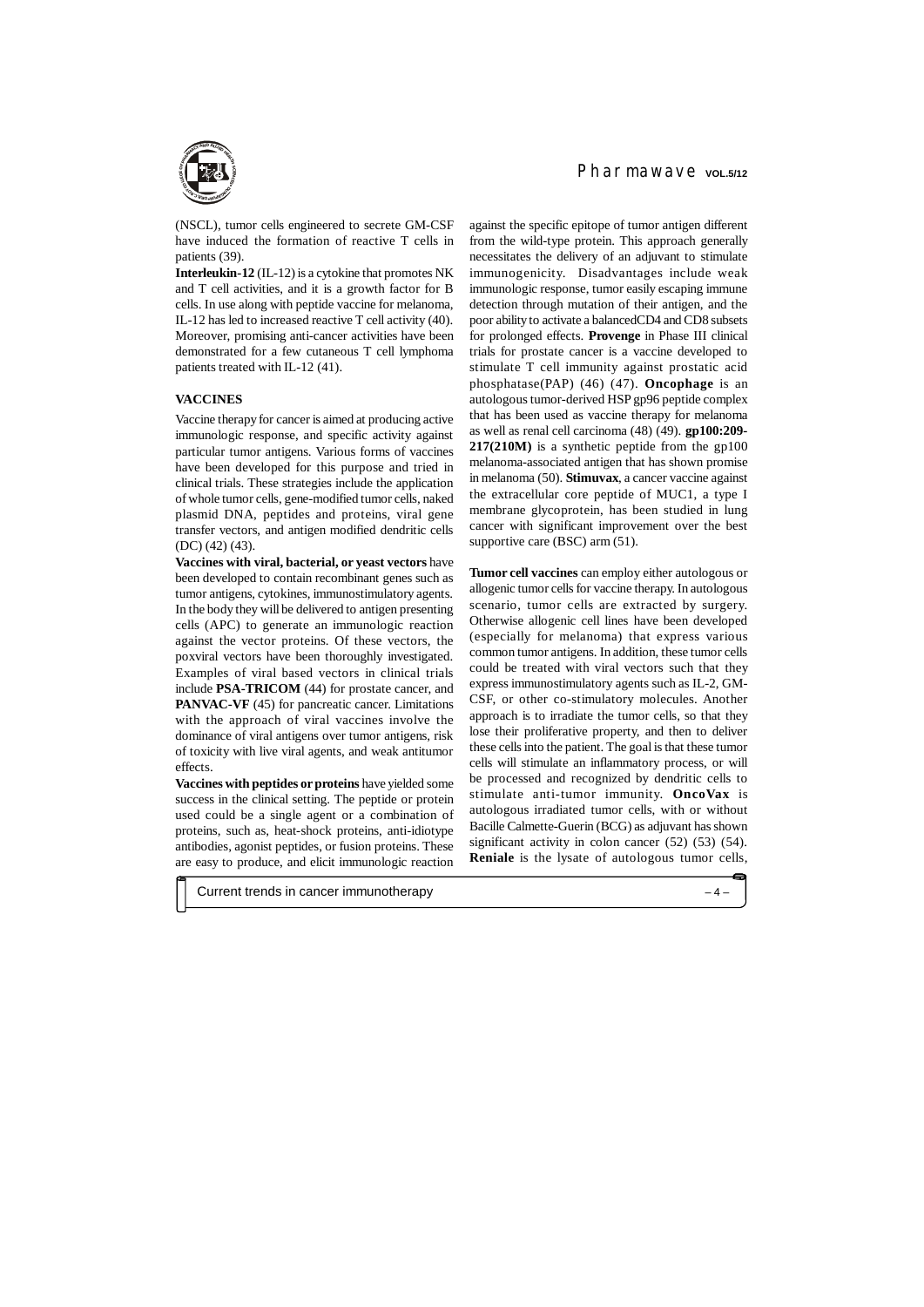preincubated with IFN- $\gamma$  (to increase immunogenicity) and tocopherol acetate (that protects cell membranes during the incubation process), has shown significant improvements in renal cell carcinoma therapy (55) (56).

**DNA and RNA vaccines** are recent developments in this field and they include the delivery of either DNA or mRNA vectors in an appropriate delivery system (such as cationic liposomes) with or without cytokines (IL-2 or GM-CSF) and separate plasmids harboring other non-self antigens. These vectors are designed to express specific tumor antigens, and are generally easy to produce and stable. This strategy has proven to be particularly viable to induce strong immunogenicity towards weak tumor antigens. Among others, one promising clinical trial has shown success in prostatic cancer patients, through the transfection of dendritic cells with mRNAs from three allogeneic prostate cancer cell-lines (57).

**Dendritic cells vaccines** have been greatly investigated from many years now. They involve the delivery of clinical grade DCs that have been loaded with antigens, such as, peptides, whole proteins, tumor lysates, mRNA, or viral vectors. These are costly to produce, labor-intensive, and require ex-vivo cell culture. Moreover the possibility of tolerization by immature DCs remains a risk. Clinical trials using dendritic cell vaccines have yielded inconsistent results at best, and our understanding has to be further honed in this field to achieve desired results (58).

### **FUTURE ENDEAVORS**

There are some critical areas where our knowledge of cancer immunotherapy can be honed for further successes. For example, better diagnostics need to be developed to access the potential effectiveness of different immunotherapies in patients. The identification and differentiation of therapeutic responses versus pathological autoimmune responses, is one area where additional improvement has to occur. Additionally, diagnostics could also be geared to

identify patients for whom certain immunotherapies would harbor greater chances of success. Moreover, in the future the combination of one or more immunotherapy strategies together, or along with conventional chemotherapies might prove more successful for the eradication of cancer and the prevention of relapse.

In conclusion, targeting the immune system for cancer therapy, is an exciting as well as challenging approach in the fight against cancer.

## **REFERENCES**

- 1. [Online] <http://www.clinicaltrials.gov/ct2/show/> NCT00094653.
- 2. Thotathil Z, Jameson MB. Early experience with novel immunomodulators for cancer treatment. *Expert Opin Investig Drugs.* 2007, Vol. 16, 9.
- 3. Gires, O. and B., Seliger**.** *Tumor-Associated Antigens: Identification, Characterization, and Clinical Applications.* s.l. : John Wiley & Sons, 2009. 3527625984, 9783527625987.
- 4. Trombetta, E. S. and Mellman, I**.** Cell biology of antigen processing in vitro and in vivo. *Annu. Rev. Immunol.* 2005, Vol. 23, 975–1028.
- 5. Sheng KC, Pietersz GA, Wright MD, Apostolopoulos **V.** Dendritic cells: activation and maturation—applications for cancer immunotherapy. *Curr Med Chem.* 2005, Vol. 12, 15, pp. 1783-800.
- 6. Rabinovich G.A., et al. IMMUNOSUPPRESSIVE STRATEGIES THAT ARE MEDIATED BY TUMOR CELLS. *Annu Rev Immunol.* 2007, Vol. 25, pp. 267–296.
- 7. Weiner L.M., Surana R. and Wang S. Monoclonal antibodies: versatile platforms for cancer immunotherapy. *Nat Rev Immunology.* 2010, Vol. 10, pp. 317-327.

Current trends in cancer immunotherapy – 5 –

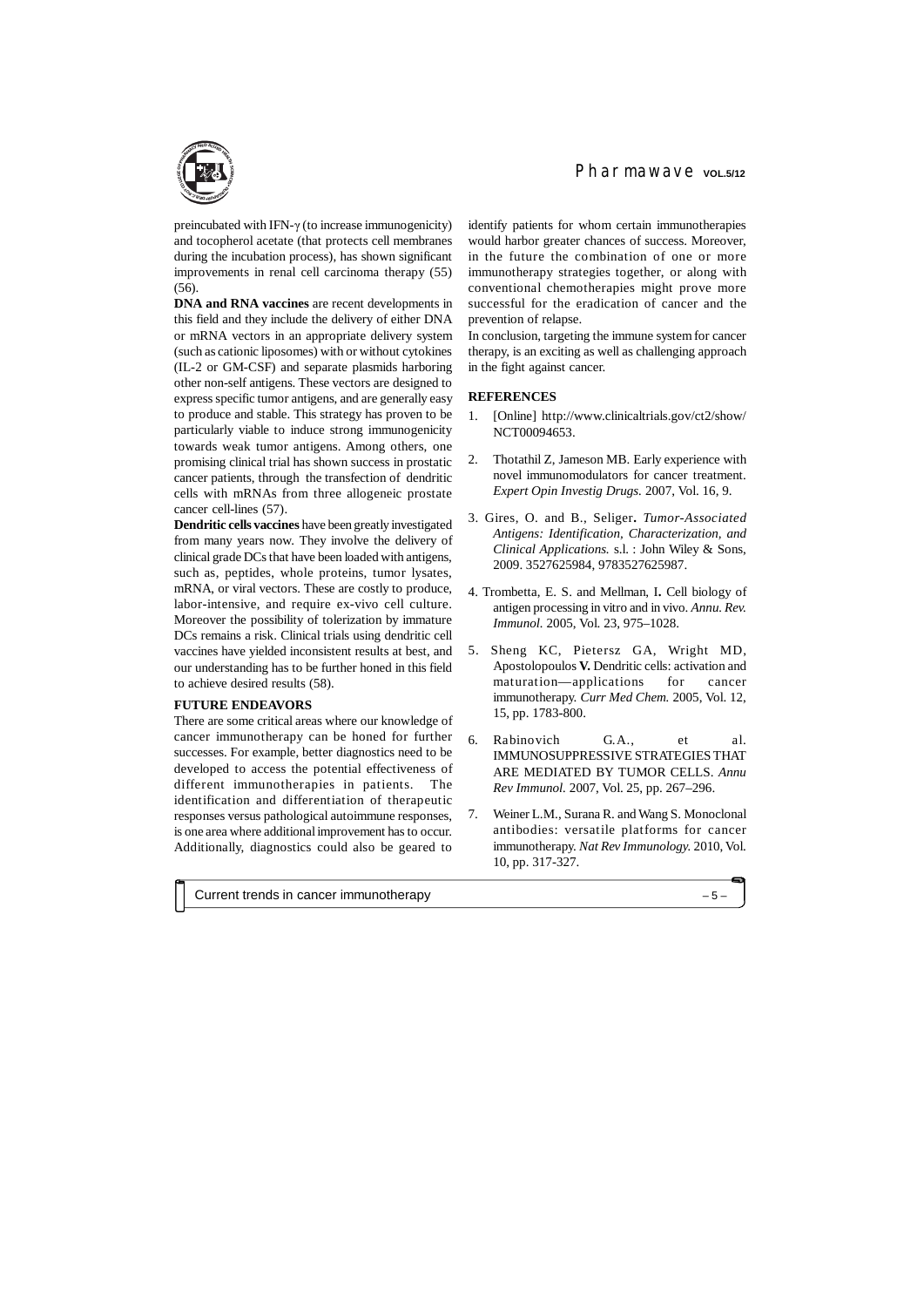- 8. M. A. Cheever, J. P. Allison, A. S. Ferris et al. The prioritization of cancer antigens: a National Cancer Institute pilot project for the acceleration of translational research. *Clinical Cancer Research.* 15, 2009, Vol. 17.
- 9. Green M.C., Murray J.L., Hortobagyi G.N. Monoclonal antibody therapy for solid tumors. *Cancer Treat Rev.* 2000, Vol. 26, pp. 269-286.
- 10. Hainsworth JD, Burris HA 3rd, Morrissey LH, et al. Rituximab monoclonal antibody as initial systemic therapy for patients with low-grade non-Hodgkin lymphoma. *Blood.* 2000, Vol. 95, pp. 3052-3056.
- 11. JD, Hainsworth. Monoclonal antibody therapy in lymphoid malignancies. *Oncologist.* 2000, Vol. 5, pp. 376-384.
- 12. P., Solal-Celigny. Rituximab as first-line monotherapy in low-grade follicular lymphoma with a low tumor burden. *Anticancer Drugs.* 2001, Vol. 12, pp. S11-S14.
- 13. Vose J.M., Link B.K., Grossbard M.L., et al. Phase II study of rituximab in combination with CHOP chemotherapy in patients with previously untreated, aggressive non-Hodgkin's lymphoma. *J Clin Oncol.* 2001, Vol. 19, pp. 389-397.
- 14. Press O.W., Leonard J.P., Coiffier B., Levy R., Timmerman J. Immunotherapy of non-Hodgkin's lymphomas. *Hematology.* 2001, Vol. Jan, pp. 221- 240.
- 15. Kaminski, M. S. et al. Radioimmunotherapy with iodine 131I tositumomab for relapsed or refractory b-cell non-Hodgkin lymphoma: updated results and long-term follow-up of the University of Michigan experience. *Blood.* 2000, Vol. 96, pp. 1259–1266.
- 16. Witzig, T. E. et al. Randomized controlled trial of yttrium-90-labeled ibritumomab tiuxetan radioimmunotherapy versus rituximab

immunotherapy for patients with relapsed or refractory low-grade, follicular, or transformed bcell non-Hodgkin's lymphoma. *J. Clin. Oncol.* 2002, Vol. 20, pp. 2453–2463.

- 17. Wierda, W. G. et al. Ofatumumab as single-agent CD20 immunotherapy in fludarabine-refractory chronic lymphocytic leukemia. *J. Clin. Oncol.* 2010, Vol. 28, 10, pp. 1749-1755.
- 18. Slamon D. J., et al. Use of chemotherapy and a monoclonal antibody against HER2 for metastatic breast cancer that overexpress HER2. *N. Engl. J. Med.* 2001, Vol. 344, pp. 783–792.
- 19. Lundin J., et al. Phase II trial of subcutaneous antiCD52 monoclonal antibody alemtuzumab (Campath1H) as first-line treatment for patients with b-cell chronic lymphocytic leukemia (b-CLL). *Blood.* 2002, Vol. 100, pp. 768–773.
- 20. Van Cutsem E, . et al. Cetuximab and chemotherapy as initial treatment for metastatic colorectal cancer. *N. Engl. J. Med.* 2009, Vol. 360, pp. 1408–1417.
- 21. al., Weiner L. M. et. Dose and schedule study of panitumumab monotherapy in patients with advanced solid malignancies. *Clin. Cancer Res.* 2008, Vol. 14, pp. 502-508.
- 22. Hurwitz, H. et al. Bevacizumab plus irinotecan, fluorouracil, and leucovorin for metastatic colorectal cancer. *N. Engl. J. Med.* 2004, Vol. 350, pp. 2335–2342.
- 23. Miller, K. et al. Paclitaxel plus bevacizumab versus paclitaxel alone for metastatic breast cancer. *N. Engl. J. Med.* 2007, Vol. 357, pp. 2666– 2676.
- 24. al., Sandler A. et. Paclitaxel-carboplatin alone or with bevacizumab for non-small-cell lung cancer. *N. Engl. J. Med.* 2006, Vol. 355, pp. 2542–2550 .
- 25. al., Sievers E. L. et. Selective ablation of acute

Current trends in cancer immunotherapy – 6 –

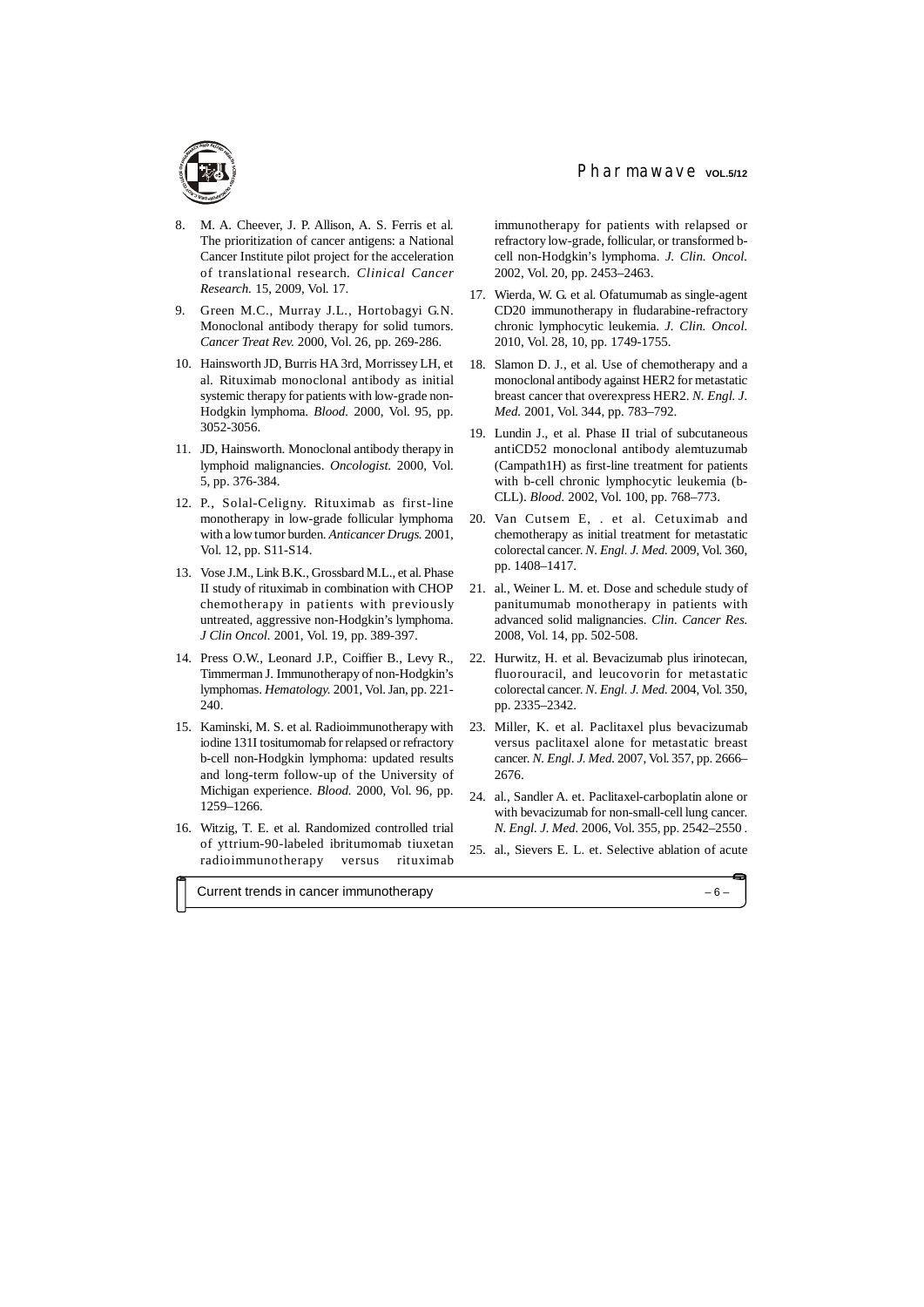myeloid leukemia using antibody-targeted chemotherapy: a phase I study of an anti-CD33 calicheamicin immunoconjugate. *Blood.* 1999, Vol. 93, pp. 3678–3684.

- 26. Hodi F.S., et al. Improved Survival with Ipilimumab in Patients with Metastatic Melanoma. *N. Engl. J. Med.* 2010, Vol. 363, pp. 711-723.
- 27. Smyth M.J., Cretney E., Kershaw M.H., Hayakawa Y. Cytokines in cancer immunity and immunotherapy. *Immunological Reviews.* 2004, Vol. 202, pp. 275-293.
- 28. Kaniarjian H.M., et al. Prolonged survival in cbronic myelogenous leukemia after cytogeneiic response to inierferon-alpha therapy. *The Leukeinia Service. Ann Intern Med.* 1995, Vol. 122, pp. 2S4-26I.
- 29. Group, Chronic Myeloid Leukemia Trialists' CoUaboraiive. Interferon alpha, versus chemotherapy for chronic myeloid leukemia: a meta analysis of seven randomized trials. *J Natl Canter Insi.* 1997, Vol. 89, pp. 1616-1620.
- 30. Betardeili F., et al. Interferon-alpha in tumor immunity and immunotherapy. *Cytokine Growth Factor Rev.* 2002, Vol. 13, pp. 119-134.
- 31. Golomb H.M., et al. Report of a multiinstitutional study of 193 patients with hairy tell leukemia treated with inierferon- alfa2b. *Seniin Oncol.* 1988, Vol. 15, pp. 7-9.
- 32. Umeda T., et al. Phase 11 study of alpha inierferon on renal cell carcinoma.Summary of three collaborative trials. *Cancer.* 1986, Vol. 58, pp. 1231-1235.
- 33. Shepherd F.A., et al. Prospective randomized trial of two dose leveLs of interferon alpha with zidovudine fur ihe treatment of Kaposi's sarcoma associated with human immunodeficiency virus infection: a Canadian HIV Clinical Trials

Network study. *J Chn Oncol.* 1998, Vol. 16, pp. 1736-1742.

- 34. Fisher R.I., et al. Long-term survival update for high-dose recombinant interleukin-2 in patients with renal cell carcinoma. *Cancer J Sci Am.* 2000, Vol. 6, pp. S55-S57.
- 35. Atkins M.B., Kunkel L. , Sznol M., Rosenberg S.A. High-dose recombinani interleiikin-2 therapy in patients with metasiatic melanoma: long-ierm survival update. *Cancer J Sci Am.* 2000, Vol. 6, pp. S11-S14.
- 36. Rcssenberg S.A., et al. Inununologic and therapeutic evaluation of a syntihetic peptide vaccine for the treatment of patients with metastatic melanoma. *Nat Med.* 1998, Vol. 4, pp. 321-327.
- 37. Rosenberg S.A., et al. Treatment of patients with metastatic melanoma with autologous tumorinfiltrating lymphocytes and interleukin 2. *J Natl Cancer Inst.* 1994, Vol. 86, pp. 1159-1166.
- 38. Trillet-Lenoir V., et al. Recombinant granulocyte colony stimulating factor reduces tbe infectious complications of cytotoxic chemotherapy. *Eur J Cancer.* 1993, Vol. 29A, pp. 319-324.
- 39. Salgia R., et al. Vaccination with irradiated autologous tumor cells engineered to secrete granulocyte-macrophage colony-stimulating factor augments antitumor immunity in some patients with metastatic non-small-cell lung carcinoma. *J Clin Oncol.* 2003, Vol. 2I, pp. 624- 630.
- 40. Gajewski T.F., et al. Immunization of HLA-A2+ melanoma patients with MAGE-3 or MelanA peptide-pulsed autologous peripheral blood mononudear cells plus recombinant human interleukin 12. *Clin Cancer Res.* 2001:7:895s-901s.
- 41. Rook A.H., et al. Interleukin-12 therapy of

Current trends in cancer immunotherapy – 7 –

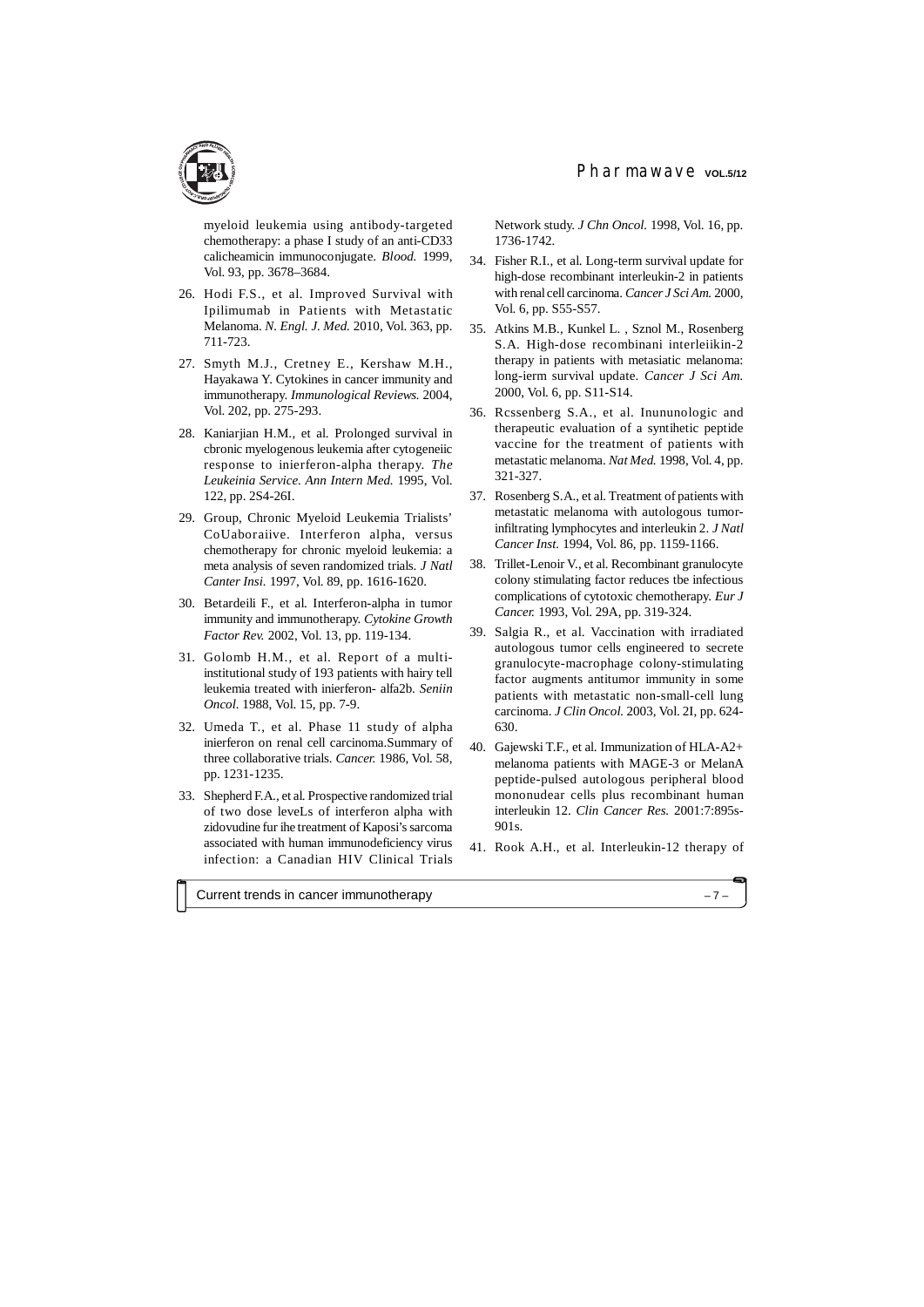cutaneous T-cell lymphoma induces lesion regression and cytotoxic T-cell responses. *Blood 1999;94:902-908.*

- 42. Berzofsky J.A., et al. Progress on new vaccine strategies for the immunotherapy and prevention of cancer. *J. Clin. Invest. .* 2004, Vols. 113:1515– 1525.
- 43. Vergati M., Intrivici C., Huen N., Schlom J., Tsang K.Y. Strategies for Cancer Vaccine Development. *Journal of Biomedicine and Biotechnology.* Article ID 596432, 13 pages, 2010.
- 44. P. Kantoû, T. Schuetz, B. Blumenstein, et al. Overall survival (OS) analysis of a phase II randomized controlled trial (RCT) of a poxviralbased PSA targeted immunotherapy in metastatic castration-resistant prostate cancer (mCRPC). *Journal of Clinical Oncology.* 2010, Vol. 28, 7, pp. 1099–1105.
- 45. S. Halabi, E. J. Small, P. W. Kantoû et al. Prognostic model for predicting survival in men with hormone-refractory metastatic prostate cancer. *Journal of Clinical Oncology.* 2003, Vol. 21, 7, pp. 1232–1237.
- 46. Small E.J., Schellhammer P.F., Higano C.S. et al. Placebo-controlled phase III trial of immunologic therapy with Sipuleucel-T (APC8015) in patients with metastatic, asymptomatic hormone refractory prostate cancer. *Journal of Clinical Oncology.* 2006, Vol. 24, 19, pp. 3089–3094.
- 47. Higano C.S., Schellhammer P.F., Small E.J., et al. Integrated data from 2 randomized, doubleblind, placebocontrolled, phase 3 trials of active cellular immunotherapy with sipuleucel-T in advanced prostate cancer. *Cancer.* 2009, Vol. 115, 16, pp. 3670–3679.
- 48. Testori A., Richards J., Whitman E., et al. Phase III comparison of vitespen, an autologous tumorderived heat shock protein gp96 peptide complex

# Pharmawave vol.5/12

vaccine, with physician's choice of treatment for stage IV melanoma: the C-100-21 study group. *Journal of Clinical Oncology.* 2008, Vol. 26, 6, pp. 955–962.

- 49. Wood C., Srivastava P., Bukowski R., et al. "An adjuvant autologous therapeutic vaccine (HSPPC-96; vitespen) versus observation alone for patients at high risk of recurrence after nephrectomy for renal cell carcinoma: a multicentre, openlabel, randomised phase III trial. *The Lancet.* 2008, Vol. 372, 9633, pp. 145–154.
- 50. Schwartzentruber D.J., Lawson D., and Richards J. A phase III multi-institutional randomized study of immunization with the gp100:209-217(210M) peptide followed by high-dose IL-2 compared with high-dose IL2 alone in patients with metastatic melanoma. *Journal of Clinical Oncology.* 2009, pp. 27(18S), abstract CRA9011.
- 51. Butts C., Murray N., Maksymiuk A., et al. Randomized phase IIB trial of BLP25 liposome vaccine in stage IIIB and IV non-small-cell lung cancer. *Journal of Clinical Oncology.* 2005, Vol. 23, 27, pp. 6674–6681.
- 52. Vermorken J.B., Claessen A.M.E., Tinteren H., et al. "Active speciûc immunotherapy for stage II and stage III human colon cancer: a randomised trial. *Lancet.* 1999, Vol. 353, 9150, pp. 345–350.
- 53. Uyl-de Groot C.A., Vermorken J.B., Hanna M.J., et al. Immunotherapy with autologous tumor cell-BCG vaccine in patients with colon cancer: a prospective study of medical and economic beneûts. *Vaccine.* 2005, Vol. 23, 17-18, pp. 2379– 2387.
- 54. Hoover H.C., Surdyke M., and Dangel R.B. Delayed cutaneous hypersensitivity to autologous tumor cells in colorectal cancer patients immunized with an autologous tumor cell: Bacillus Calmette-Guerin vaccine. *Cancar Research.* 1984, Vol. 44, 4, pp. 1671–1676.

Current trends in cancer immunotherapy – 8 –